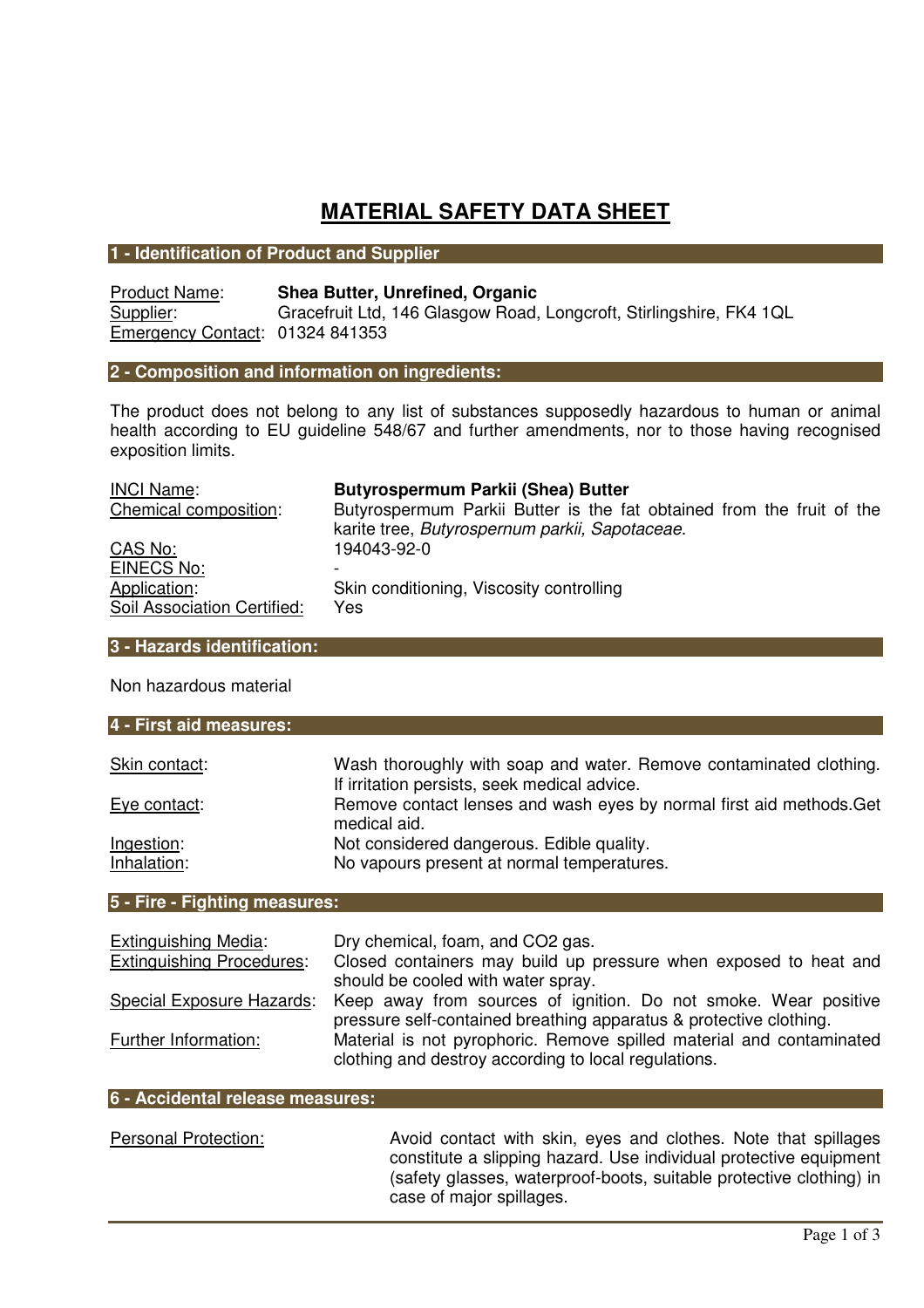Environmental Protection:<br>
Methods of Cleaning/Disposal: Absorb the material on an inert material such a

Absorb the material on an inert material such as earth, sand or vermiculite. Wash area with a strong, biodegradable soap solution, and rinse to drain. Products will degrade in sewerage system.

## **7 - Handling and storage:**

- Handling: Apply good manufacturing practice & industrial hygiene practices. Observe good personal hygiene, and do not eat, drink or smoke whilst handing. Avoid static discharges.
- Storage: Store in full, tightly sealed original containers in a cool, dry, wellventilated place. Protect from light. Avoid extremes of temperature.

Observe Good Manufacturing Practices.

## **8 - Exposure controls and personal protection:**

| <b>Respiratory Protection:</b> | No special measures under normal use.               |
|--------------------------------|-----------------------------------------------------|
| Hand Protection:               | No special measures under normal conditions.        |
| Eye Protection:                | Use safety glasses if there is a risk of splashing. |
| Work/Hygiene Practices:        | Wash hands with soap & water after handling.        |

#### **9 - Physical data and chemical properties:**

| Form:                | Soft fat                            |
|----------------------|-------------------------------------|
| Odour:               | Free from rancid and foreign odours |
| Colour:              | Creamy yellow to pale cream         |
| Flash point $(°C)$ : | >200                                |
| Hydrosolubility:     | Insoluble                           |

## **10 - Stability and Reactivity:**

**Normally stable. Does not react to water.**<br>Thermal Decomposition: **None identified** Thermal Decomposition: Hazardous Reactions: None known Hazardous Decomposition Products: None known

## **11 - Toxicological information:**

No known data

# **12 - Ecological information:**

Biodegradability: Readily biodegradable Precautions: Prevent surface contamination of soil, ground & surface water.

**13 - Disposal considerations:** 

Residue for disposal: According to local regulations.<br>Waste packing: Observe local regulations. Observe local regulations.

# **14 - Transport information:**

| No special requirements |
|-------------------------|
| No special requirements |
| No special requirements |
| See section 15          |
|                         |